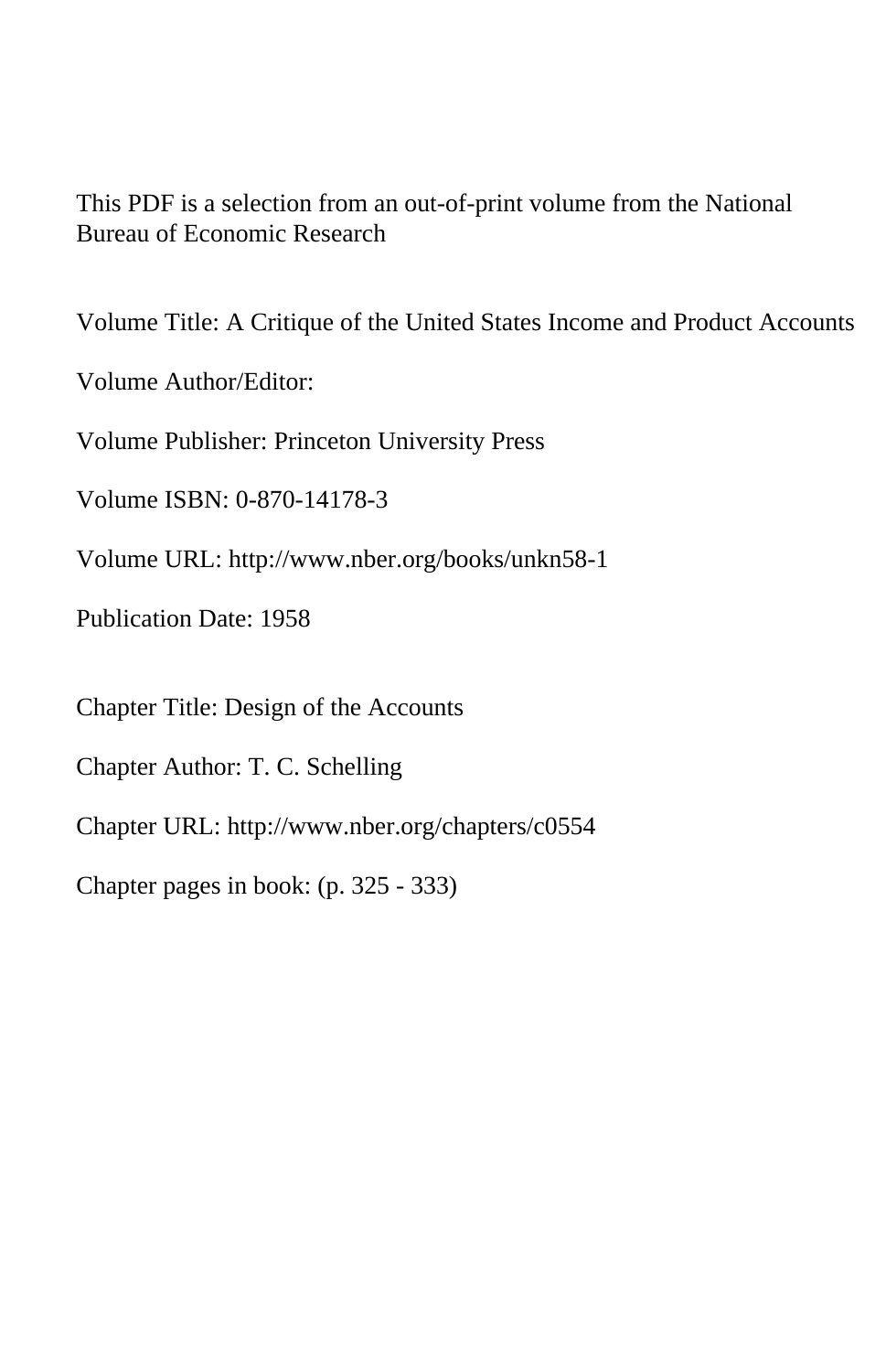# Design of the Accounts

## T. C. SCHELLING

### YALE UNIVERSITY

ALL national income and product estimates, their variants and their subtotals, are accounting magnitudes; the logic behind them is accounting logic; they all involve "netting" and "offsetting" operations aimed at the elimination of double counting; and they all can be conceived of—though they need not be—as the results of consolidating books for the various individual units that make up the country's economy. If "design of accounts," then, is taken to mean the entire structure of national income and product estimates, their inclusions and exclusions, their subtotals and their variants, the subject is too broad for a single paper. So I shall take "design of accounts" to refer to the explicit accounting framework in which the national income and product concepts or estimates are fitted, and take "design" to refer to the general principles that should govern the construction of such a framework. I shall not, then, discuss which net total is the most useful, or what breakdowns are most urgently required, or even which approaches to the logic of valuation are the most fruitful. Instead I shall discuss the role and influence of an explicit, over-all accounting framework that serves to bring all the estimates into orderly relation and make manifest their interrelations and their multiple facets or interpretations.

Thus limited, the topic has no a priori claim to relevance. There is little evidence in the papers presented here that an over-all accounting framework—one that joins the different tabulations together—is of any interest. Most of what is contained in this volume is concerned with how to estimate certain magnitudes, either "real" or financial; but only one of the papers devotes any appreciable attention to the entire set of accounts.

This result can, of course, be attributed to the division of assignments: "expenditure side" and "income side" have been parceled out, and it has been nobody's business to take the two sides together. But this result may be more than an accidental outcome of the division of labor. Most of the arguments presented for using a particular approach, or method of valuation, or definition of a magnitude, have been con-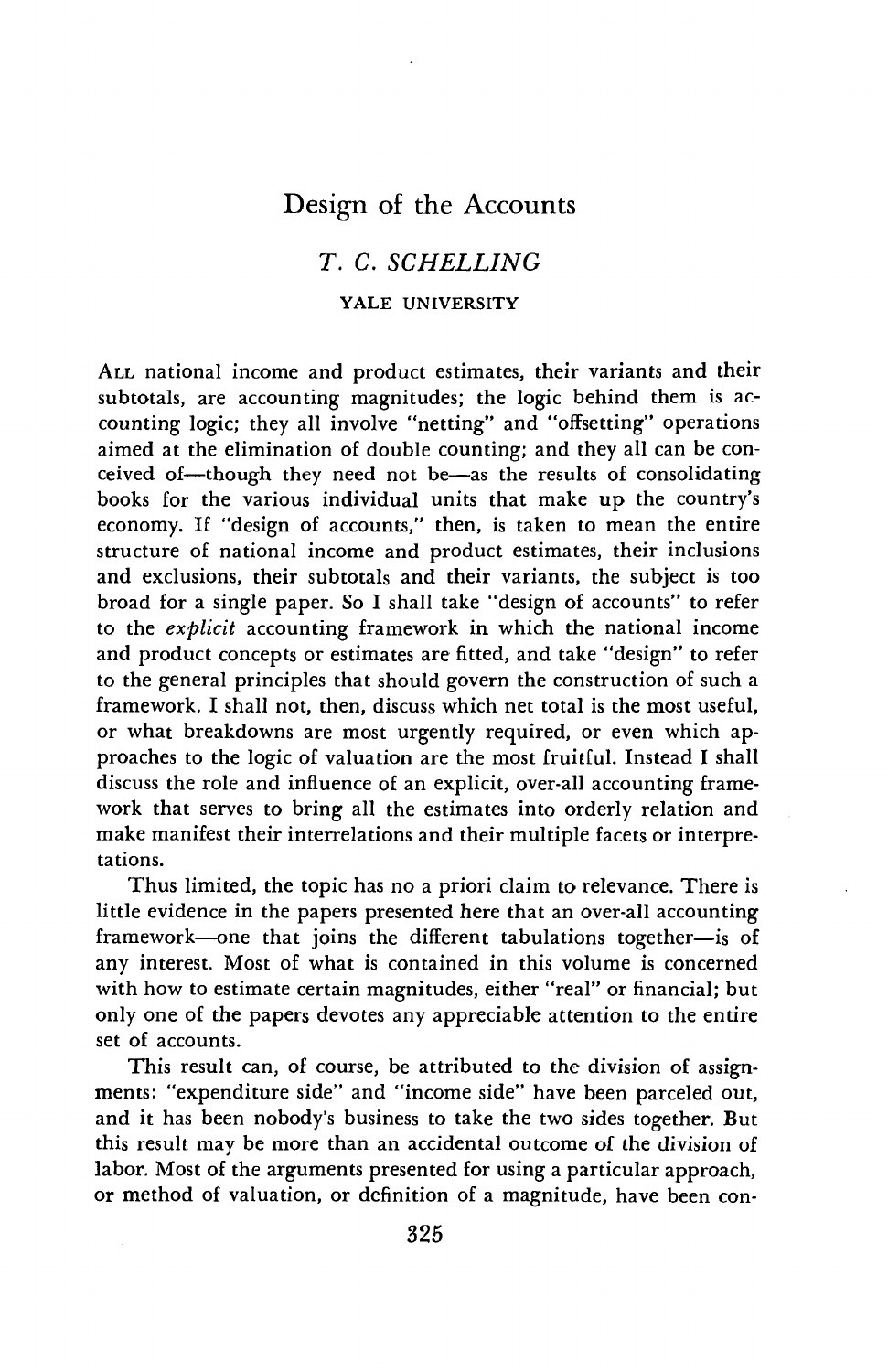#### DESIGN AND CONTENT OF ACCOUNTS

cerned with its suitability to the one side of the account under immediate discussion. And this I take as some evidence that, in general, people do use their accounts one side at a time. The several discussions of imputations and of depreciation are especially good examples. Witness also Kenneth D. Ross's remark that accounts "can just show a single period, whereas the other tables give a running comparison annually or quarterly" (page 299).

If we now recall Simon Kuznets' inability to see great value and relevance in the elaborate accounting framework on which the Commerce Department has bestowed so much pride and care, perhaps we are led to suspect that the practical relationship between national accounting systems and national accounting magnitudes is not particularly close. This is the conclusion I reach; and I reach it while sharing the aesthetic appreciation of national accounts that so many others feel. The accounts have a tremendous pedagogical importance (if not for students, for their teachers). They bring out the interrelationships among economic units, as well as among the magnitudes expressed in the national income totals and subtotals. But much of this purpose could be served without putting numbers into the tables.  $X$ 's,  $Y$ 's, and asterisks will serve nearly as well in getting across most of the lesson.

The blank tables will not, of course, perform one other function that the completed set of accounts will—that is to communicate a general notion of relative magnitudes in an economy. But when one wishes to trace relative magnitudes over time, or focus even on a cross section, one usually departs from this full set of accounts and works with individual series or the components of one side of one account only. Most users of national income statistics do not utilize the fully integrated set of accounts; they simply profit by knowing that they are there.

I am not, however, attacking the importance of integrated accounts: rather, I have a conclusion to draw. It is that the fully integrated accounts should mainly be designed for their theoretical, rather than their statistical, use. They should be constructed not as a repository for statistics, but for their own specialized purpose of getting across the nature of the accounting interrelationships, and for displaying certain orders of magnitude that are essential to any first approximation to the analysis of an economy, but that are shortly left behind by the main body of analysts.

Perhaps the integrated accounts should not be designed in careful relation to the various subaccounts and economic measures that are presented elsewhere, but should involve definitions and concepts that are optimum for the particular purposes for which integrated accounts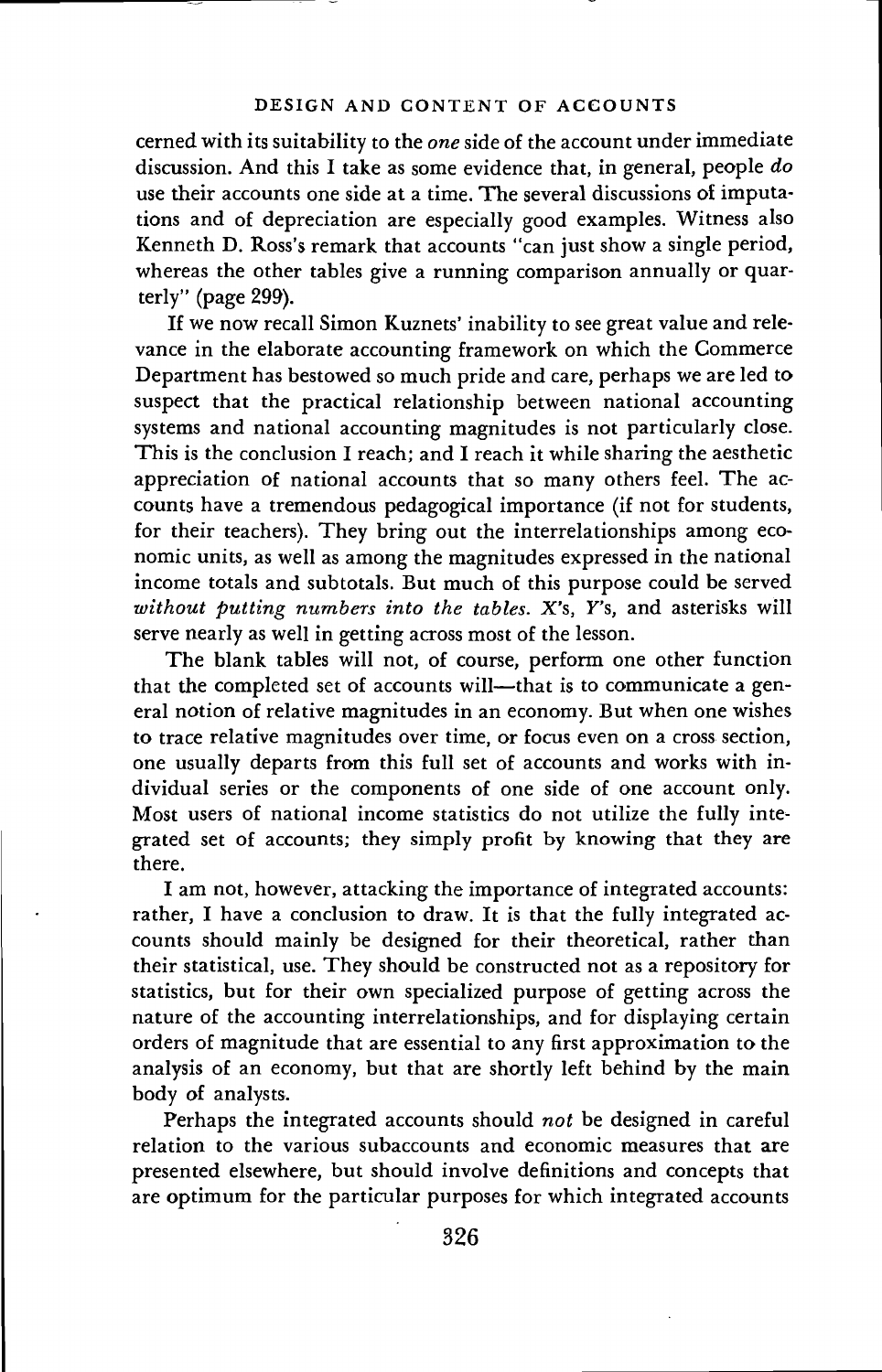#### DESIGN

are used. Specifically this would mean, at least, leaving out of the integrated accounts trivia that have for good reason to be carried in subaccounts. It may also mean not making certain compromises with statistical feasibility that have to be made in the current series; and definitely should mean including categories that theoretically belong in but cannot be estimated at all. An asterisk for government investment and a dagger for household investment are better than tables that are drawn up on the assumption that these logical categories are nonexistent just because nobody can acquire or agree on figures.

Actually, the Commerce Department's Tables V and VI have not been designed for their usefulness. They are reconciliation tables, designed to show nothing more than that the selection of similar items from the sector tables yields a balanced selection. They could as well be printed without numbers, or replaced by a footnote pointing out that such tables could, if desired, be drawn up. This criticism is most frequently made of the "rest of world" accounts; in an informal poll I have yet to find a single person who could think of any possible interest in the breakdown figures in that table. Wages and salaries, yes; but surely not net. (There is plenty of blank space on the other side of the table to permit gross figures.)

The same kind of criticism can be leveled at the savings and investment account: here is the place to regroup and redivide the various increments in assets and liabilities of the economy, and perhaps even to show for each sector what it added to its various holdings and debts. The Securities and Exchange Commission breakdown of personal savings shows the direction in which progress is to be sought. Some skill is needed, as the National Income Division points out, to avoid an overelaboration that might add to the tables' complexity and not proportionately to their value. The present inclusion of foreign branch profits and two kinds of excess of wage accruals over disbursements in the savings account shows that the criterion has not always been followed, and that the ruling principle has been to prove that the sector tables balance as they should. But those tables do perform an important educational purpose, and should be given due attention. Furthermore, if instead of compromising with statistical deficiencies the tables were allowed to reflect them, a dramatic plea for enlarged statistical resources would emerge.

It is quite important, of course, to have, at least in mind if not in the statistical publications, a fully worked out set of accounts for the economy as a whole, to impose discipline and responsibility on those who define and estimate pieces of the whole. But because progress comes from criticism rather than admiration, I shall discuss some of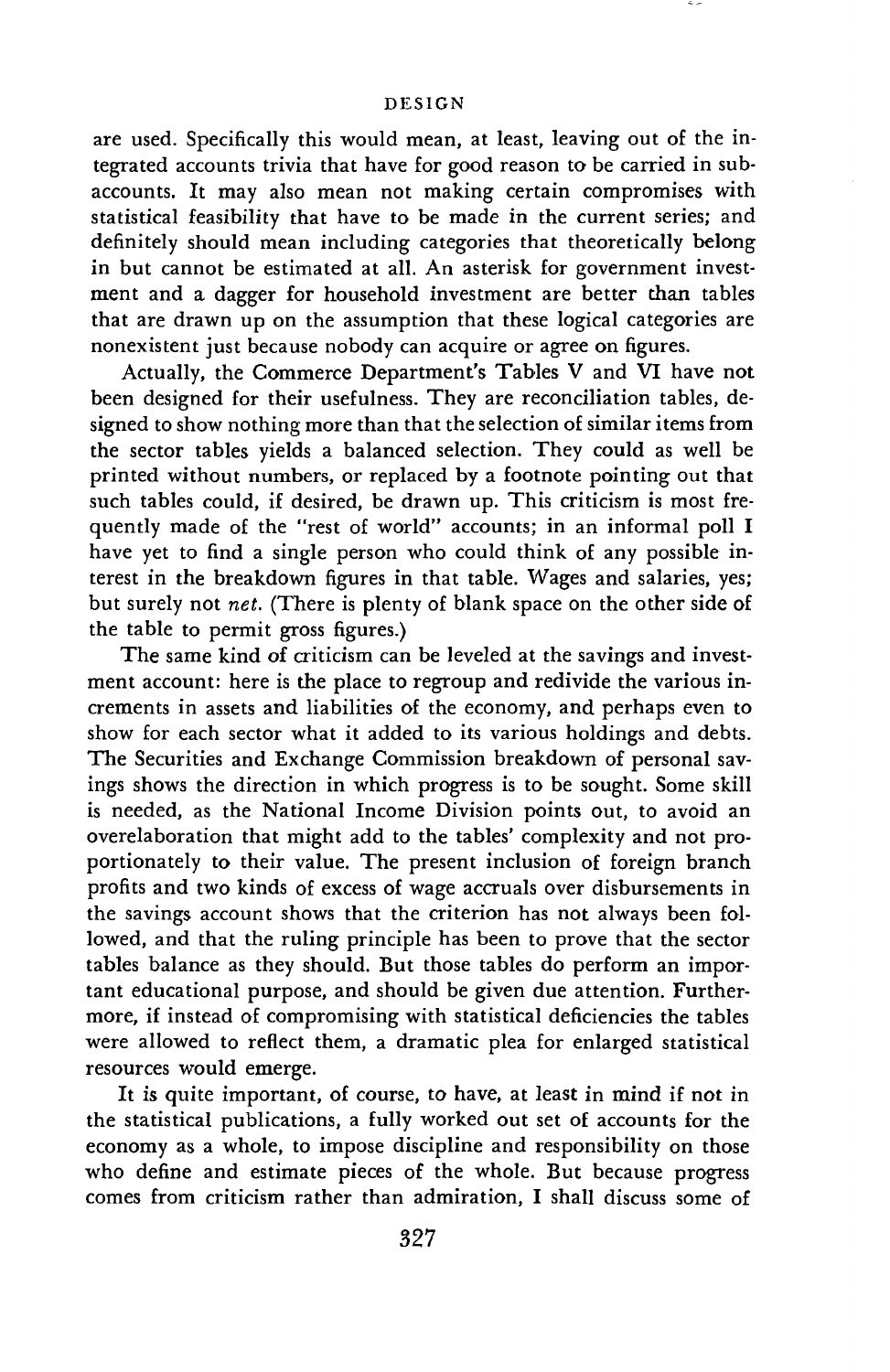the ill effects that an internally consistent, comprehensive set of national accounts can have on the development of statistical information and analytical concepts.

#### EXCESSIVE COMPREHENSIVENESS

A virtue of national accounts is that they enforce comprehensiveness. They begin with some comprehensive definition of a total, which is broken down in such fashion that nothing gets lost. National product is better than industrial production because it is all there. As a byproduct, one often gets a free estimate this way, since a residual may often be obtained by subtraction, if the the total has an alter ego that can be estimated independently.

On the other hand, the quest for comprehensiveness can cause casualties. Categories that cannot be estimated in total may get left out, to avoid inclusion of a ragged piece. Nobody can estimate, perhaps even define in a manner that commands agreement, household or government investment, or assets, or depreciation; so they go altogether unstated. We might secure data on the number of automobiles, but not for all consumer capital, so we leave cars out as inconclusive. Data on schools we might get, but not for ammunition and roads, so we leave government assets out.

Comprehensiveness can also be spurious, and subject to misinterpretation. Gross national product is preferable, for many people, to industrial production; but if monthly GNP figures are only industrial production times a constant, seasonally adjusted, with the addition of a few other categories estimated in the same way, it is not more comprehensive and a good deal less straightforward. Most users of GNP still glance at the Federal Reserve Board index, and at those in their favorite newspapers or magazines, and check the employment figures, perhaps looking at car and steel production, before deciding whether activity went up or down from one quarter to the next. And they are right. Any very short period figures on GNP are bound to be constructed out of indexes. The demand for quicker and quicker estimates can only lead to a casserole of indexes served up as GNP. The fetish for a "single best estimate of the economy's performance" has already gone too far.

### EXCESSIVE BALANCE

The main characteristic of accounts is that they balance; at least they do if they are "consistent." One of the virtues of the accounting framework, it is claimed, is that it enforces consistency. This problem of consistency arises largely because national accounts are not just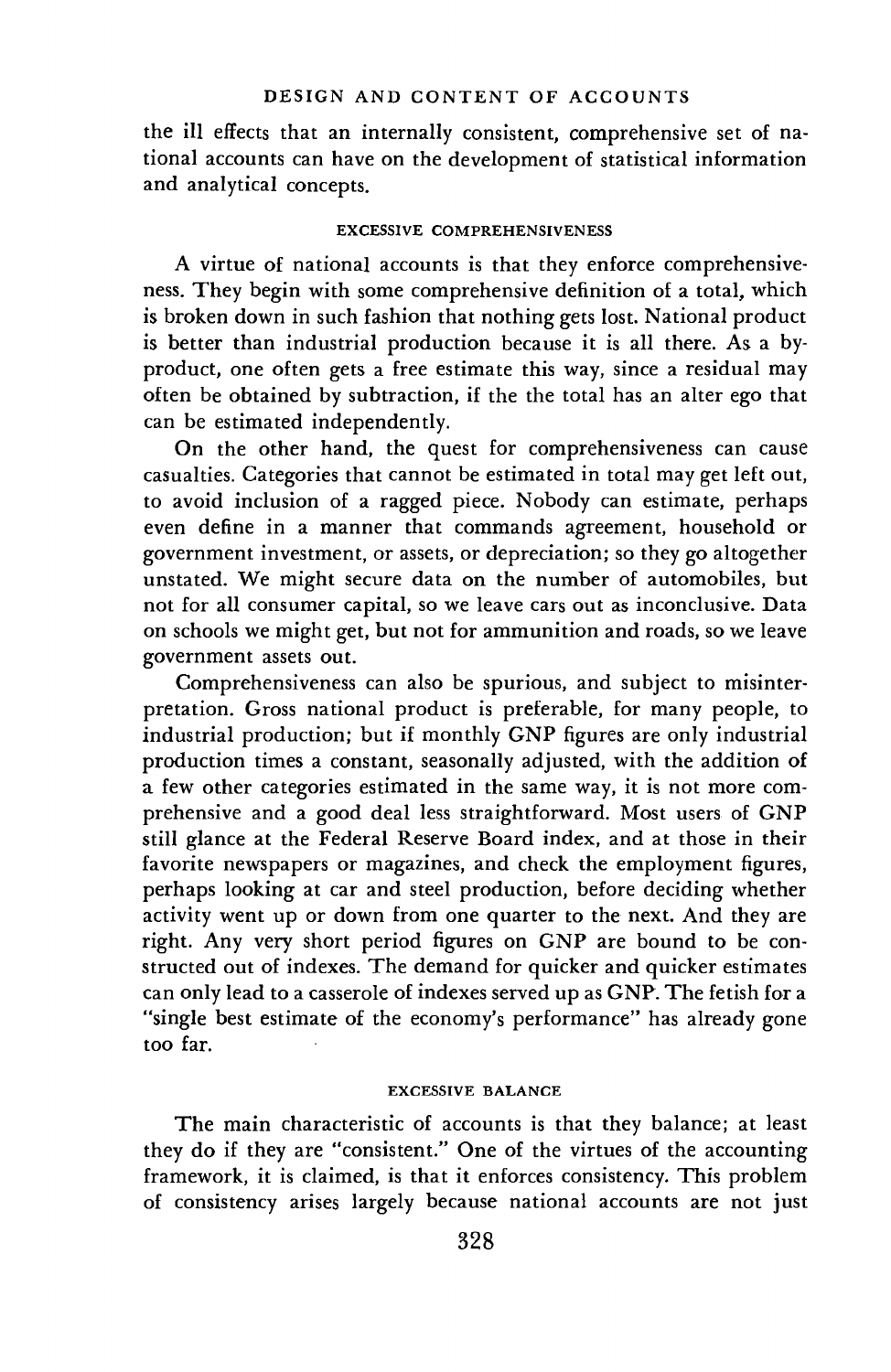"double-entry"; they are "quadruple-entry." A  $\lim$  enters each transaction, or valuation, simultaneously in two places, because every transaction has two sides. Its two-sidedness is mainly a result of the fact that most transactions involve exchange of some sort, but it is assured in any event because the balance sheet has a residual somewhere, where unbalanced transactions have a simultaneous impact. But national accounts reflect more than the two-sidedness of transactions; they reflect the fact that there are two parties to most transactions—one man's payment is another man's receipt—and consistency can only be assured if both parties view the transaction in consistent ways.

Furthermore, national accountants are usually interested in something more than just consolidating the nation's books to see what they get; they have their own definitions of what they want to measure. If every firm and individual uses the same erroneous criterion for measuring something, the national accounts are desired to avoid that consistent error and show the measurement right.

Still consistency comes at a price. It often involves violating somebody's point of view; more than that, it involves violating some points of view that are of economic significance. The tax treated by government as a current receipt and by the taxpayer as a capital operation can be made to yield consistent tables by treating it either way, the same on both sides. But if consumer expenditure is affected by the way the taxpayer treats the tax, or if government operations depend on whether the revenue is current or capital, significant violence is done either way.

Where Richard Stone says, "a good system of classification is necessarily a consistent one," I should make the much weaker statement, "A good system of classification treats inconsistency as the exception rather than the rule, and keeps track of its inconsistencies." Actually a number of "inconsistencies" have already been incorporated in the national income accounts; but by keeping track of them and giving new names to some totals, the result is made to seem reasonably consistent. "Disposable income" reflects the reasonable inconsistency of treating transfer payments as "like income earned in production" for certain purposes but unlike it for the estimation of net product. Yet a good deal more "loosening up" would be useful. As long as the inconsistencies are kept limited in number and confined to qualitatively identifiable magnitudes they need not seriously adulterate the present totals. Further, they can be listed separately so as to be removable at will or at least to make clear their exceptional nature, and so as to keep all accounting magnitudes defined in terms of each other.

A first step would be the inclusion of more capital gains in some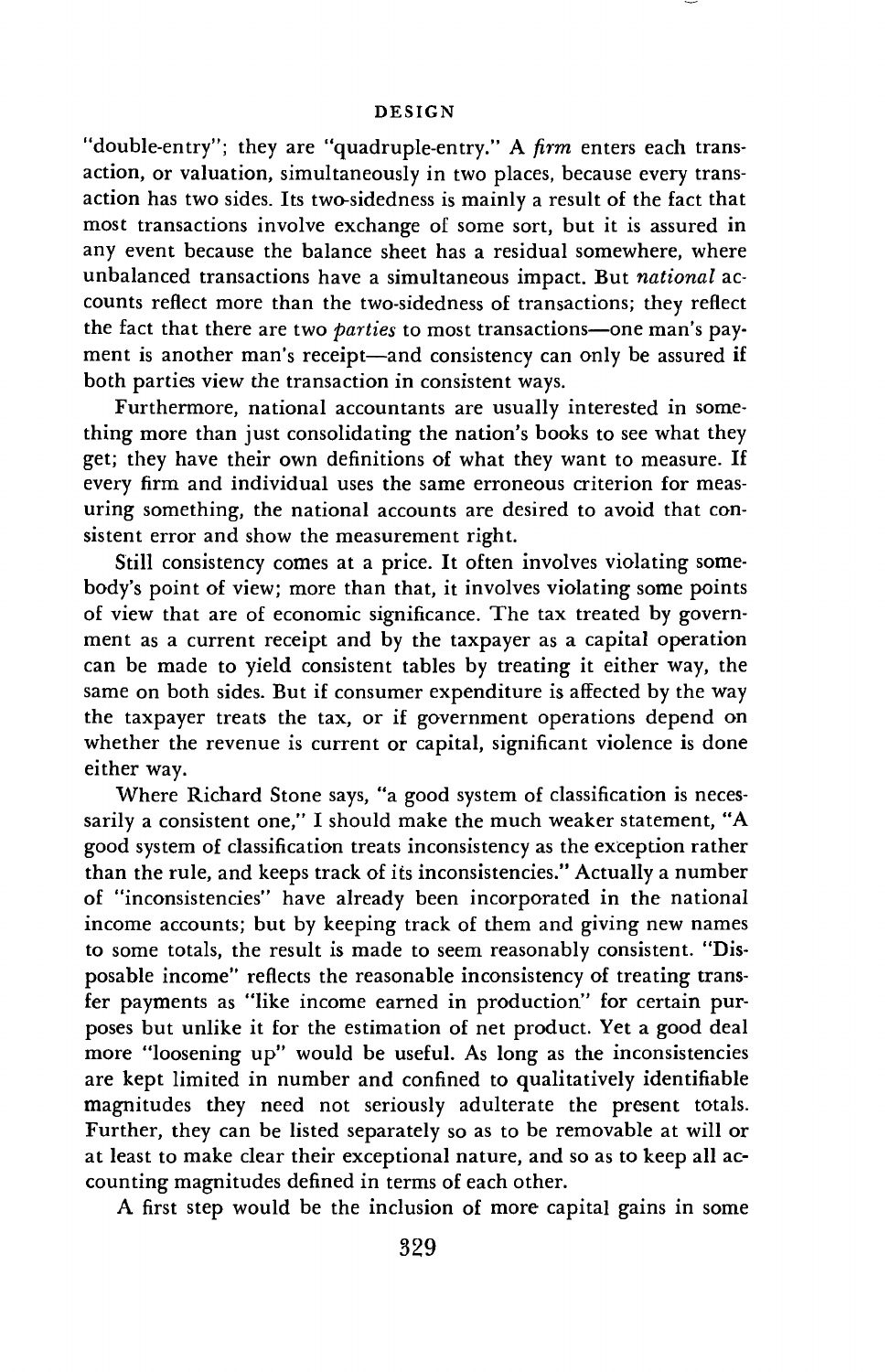### DESIGN AND CONTENT OF ACCOUNTS

disposable income concept, perhaps even in the disposable income concept.1 Realized corporate gains on inventory are already allowed for, since dividends are what matter, and since any influence of inventory or other realized gains (treated as distributable income by the corporation) have had their influence on dividends. Realized inventory appreciation for unincorporated business, however, can make a strong claim to inclusion in disposable income. Where to draw the line—as to which types of capital gains are most like income, and whether realized gains are the only ones to include, and so forth—is not an easy question to answer. Surely, though, many capital gains are important enough, and similar enough to income, to belong somewhere in a set of national income estimates, and some of them may be at least as much disposable income as many items already included in the present definition of the term.

The treatment of depreciation is another case where, by abandoning the consistency requirement, we can avoid a dilemma and increase our information. Certainly we want some estimates of real wear and tear on capital; we need them to predict capital outlays, or to plan a mobilization, or to learn about the relation of capital stock to productivity. Certainly we need to know what business firms write off as depreciation, since it affects their actions as investors, managers, and consumers. There is no need to impose consistency on our tables if, in fact, business men evaluate a significant magnitude wrongly, or just differently from the economist; both estimates are of economic significance. In this respect, I differ from Budd and Hagen who prefer to abandon book values entirely in attempting to measure capital consumption for national accounts. If they had said "for real GNP estimates"—which I think they had mainly in mind—instead of "for national accounts," I could agree with them. Here is one of the conspicuous instances, alluded to earlier, where preoccupation with one side of the accounts forces an inappropriate decision on the other side under the rule of consistency. Incidentally, an important part of the argument over depletion allowances would disappear if this rule were relaxed.

In some cases consistency has been an excuse for "netting out" transactions whose two sides may not in fact be symmetrical. All life insurance premiums and benefits are suppressed, except for the margin that covers operating costs and the saving that results from the pricing practices of insurance companies. In other words, the net actuarial current cost of life insurance is canceled against the benefits. The amounts must be pretty large. Perhaps their smoothness over time makes their

<sup>1</sup> This has been suggested by Joseph Mayer (Review of Economics and Statistics, May 1954, p. 195).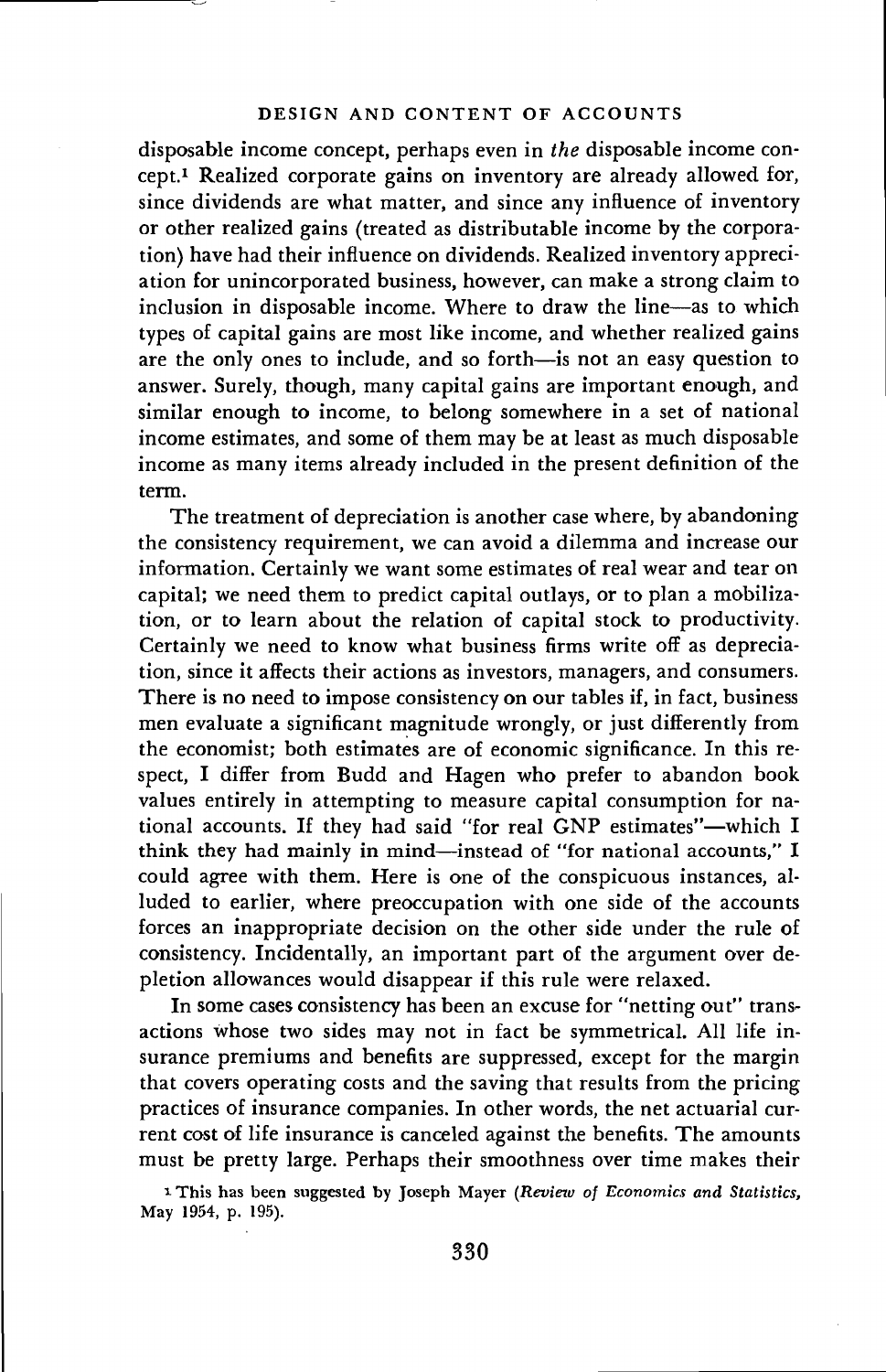#### DESIGN

invisibility of reduced significance. In view, however, of the painfully "current" nature of the premium payments in contrast to the frequently "capital" nature of the benefits, it is hard to imagine that they are symmetrical in their impact on expenditure behavior. Similarly, the treatment of social security, insurance, and other institutional forms of saving as personal saving may also be more grounded in the logic of accounting consistency than in actual behavior. A relaxing of the accounting concepts would help remind users of the data that many important magnitudes are looked at differently by payers, payees, and economists. While present treatment of saving cannot, perhaps, be condemned as wrong, its justification is less by a good deal than the pure logic of consistency often seems to imply.

### REAL VERSUS MONEY MAGNITUDES IN THE NATIONAL ACCOUNTS

Budd and Hagen have pointed out a problem that arises in an open economy. It is that real *product* and real *income* diverge when the terms of trade change, and that the correct real magnitude depends on whether one is interested in productivity or purchasing power. The point they make is a valid one, though of minor importance for the United States. But they confine this problem to "open" economies, and consider it peculiar to the foreign account. On the contrary, this problem permeates all the accounts. It has a specific analogue in Reddaway's illustration that the real net output of the hog industry is negative when prices in the base year made corn too expensive to feed to hogs.<sup>2</sup> And it results from Budd's and Hagen's own statement that the real purchasing power of a sector is properly obtained by deflating that sector's income by a price series appropriate to the types of goods that it buys, if the aggregate product is simultaneously deflated in the usual fashion by product price indexes.

The fact is that the real accounts do not balance, only money accounts do. I think this point is insufficiently appreciated. Implicitly the Commerce Department appreciates it; none of their "real" series are ever put into accounting form, they are always shown as individual series. This practice may be due to the difficulty pointed out by Ross that accounts are hard to show in time series. Whatever the immediate reason, though, there is an ultimate reason in the fact that the Commerce Department's real accounts would not balance if they drew them up. The reason is simple: the NID deflates disposable income by the

<sup>2</sup> W. B. Reddaway, "Some Problems in the Measurement of Changes in the Real Geographical Product," Income and Wealth, Series I, Erick Lundberg, editor, Cam bridge, Eng., Bowes and Bowes for International Association for Research in Income and Wealth, 1951, p. 27S.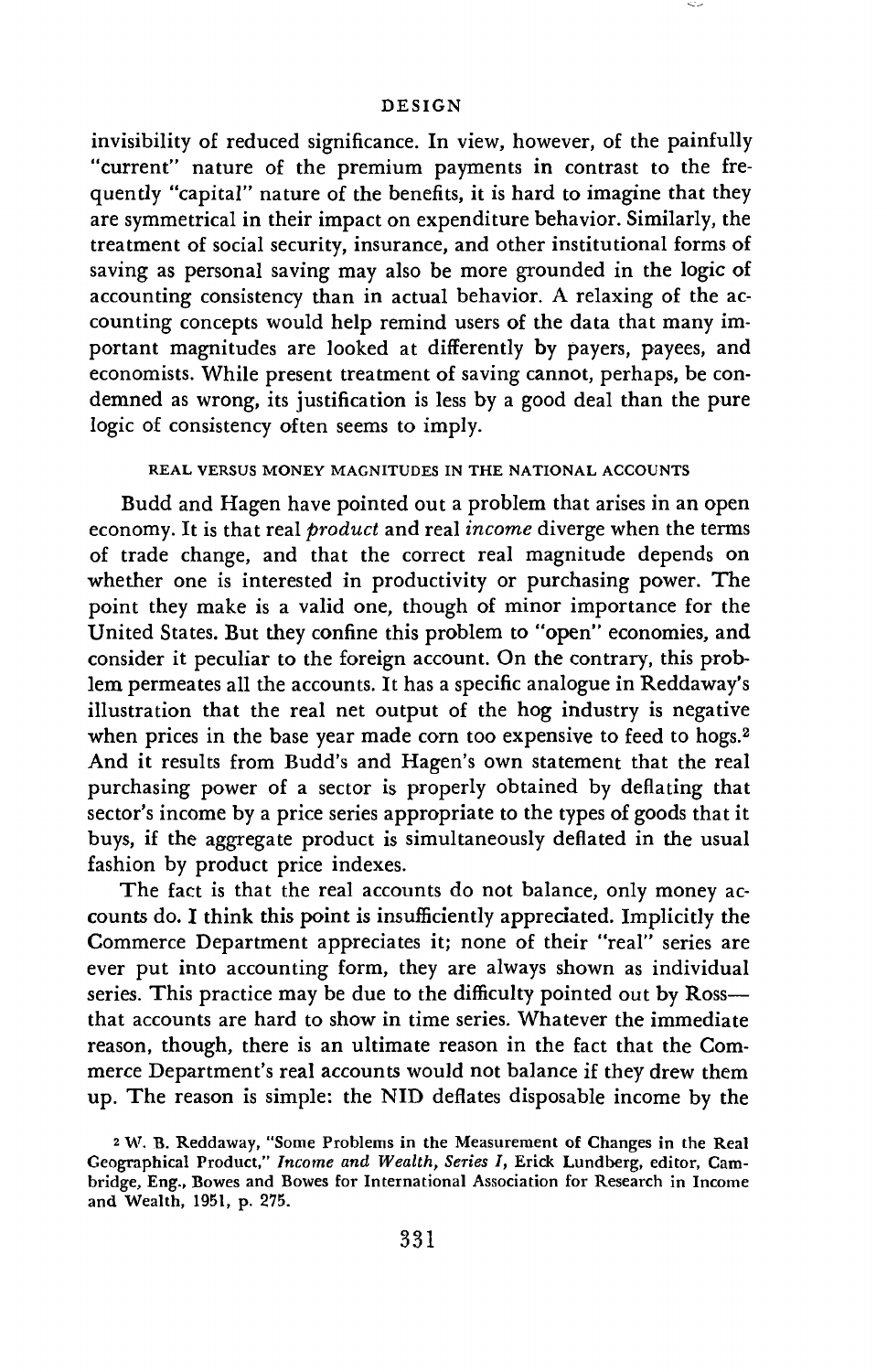consumer-expenditure deflator.3 Like Budd and Hagen, the NID quite reasonably considers real purchasing power to depend on the prices paid by people for what they buy. But unless disposable income and consumption are always equal, that is, personal saving always zero, and other coincidences throughout the accounts equalize in the same way, "real product" and "real income" will not balance. To explain it crudely, the average deflators for the two sides of the accounts are constructed with different weights.

The reason for this disparity lies in the fact that what we call "real" magnitudes are not completely real; only the money magnitudes are real. The "real" ones are hypothetical. Money transactions represent actual phenomena. One can interpret the accounts as moneyflows, or (for product magnitudes) as flows of goods and services measured in current money value; either way the tables balance because money has the same value to both parties in a transaction, or because goods exchanged are valued simultaneously in the accounts. But "real" magnitudes are not double-entry (or "quadruple-entry") items; a real magnitude is one side of a transaction valued by itself.

The number of elementary imbalances that can readily be cited is fairly large. Savings, deflated by an index relevant to consumer expenditures, do not equal investment deflated by an investment goods index. Output, deflated by an output price index, does not equal the value of factor input, deflated by an input price index. Government expenditure, deflated by price indexes of things government buys, does not equal the "real" burden of taxation, deflated from the consumer's point of view. "Real" corporate savings depend on whether they are viewed as potential investment or potential dividends for consumption, since the deflators would differ. Finally, any interindustry or intersector input-output accounts can reproduce the Reddaway illustration if price ratios change and the physical ratios change too.

One can, of course, force the two sides of a balance sheet to balance after deflation, but only by depriving one of the two sides of any independent meaning. All that is required is to construct the "average deflator" used on one side and apply it to the entirety of the other side; but this scaling down process leaves the second side no more meaning, as a "real" magnitude, than a mirror image, and the components have even less meaning. There is no answer to the question, "real what?"

To say that deflated accounts do not balance is only a superficial way of saying that deflated values are inherently incommensurable, being physical volumes, or index approximations to them. This is prob-

<sup>3</sup> National Income Supplement, 1954, Survey of Current Business, Dept. of Commerce, note to table, pp. 24-25.